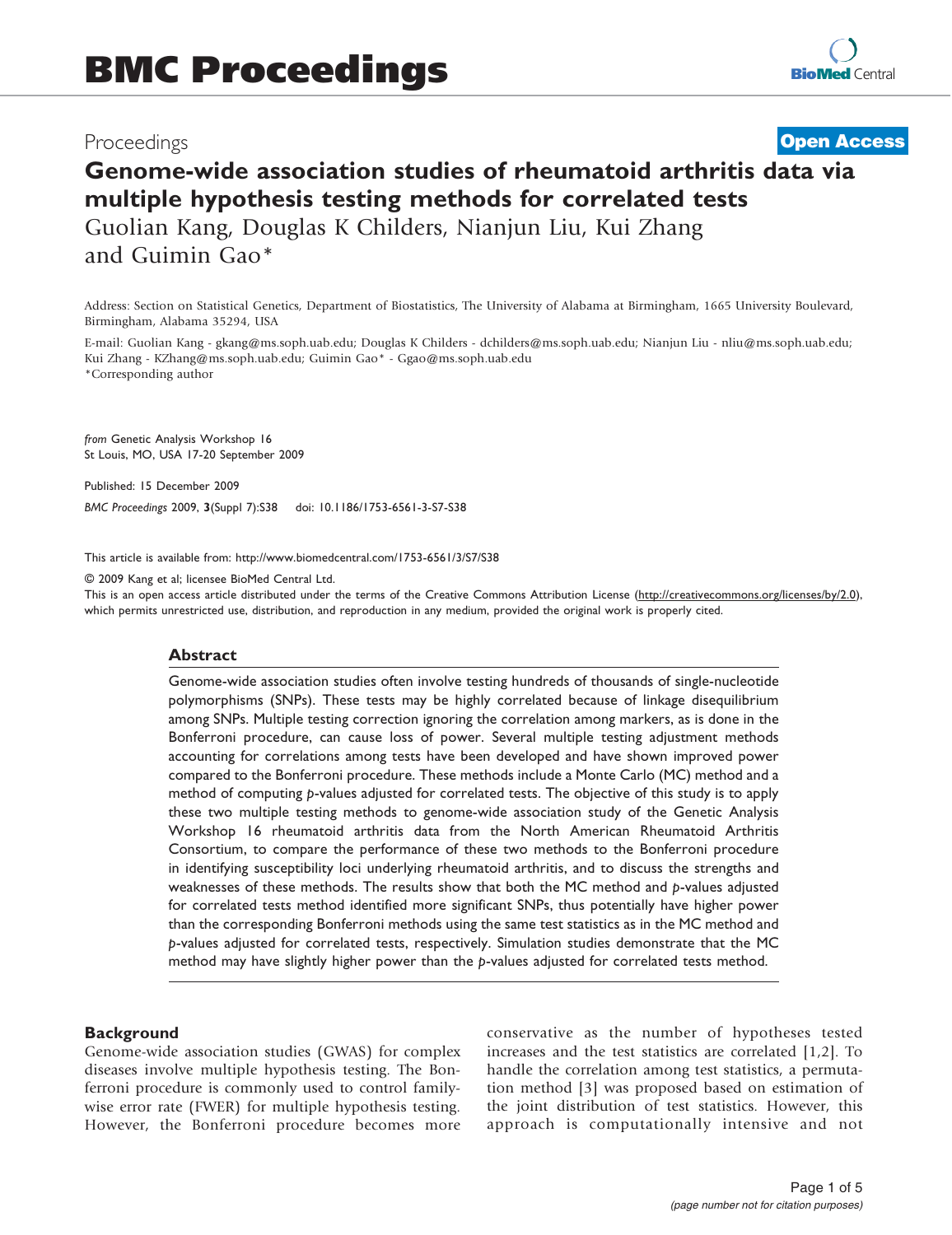appropriate for GWAS. Therefore, several efficient methods that can account for the correlation among test statistics have been developed for multiple testing [[1](#page-4-0),[2](#page-4-0)]. Lin [[2](#page-4-0)] proposed a Monte Carlo (MC) sampling approach based on approximating the joint distribution of test statistics. This method does not require repeated analyses of simulated datasets as in the permutation method, and therefore is much less computationally demanding. Conneely and Boehnke [[1\]](#page-4-0) proposed a method of computing p-values adjusted for correlated tests ( $p_{\text{A}}$ CT) by numerical integration of the asymptotic multivariate normal distribution of the test statistics. This approach is very computationally efficient and attains even greater speed. In this study we applied three multiple testing procedures, the Bonferroni procedure, MC method, and  $p_{\text{A}}$  method, to GWAS of the Genetic Analysis Workshop 16 (GAW16) rheumatoid arthritis (RA) data from the North American Rheumatoid Arthritis Consortium (NARAC). We compared the performance of these three procedures by simulation studies.

# Methods

We describe the three multiple hypothesis testing procedures in the context of association studies. Suppose there are  $n$  individuals with  $m$  markers in the observed case-control data. We test m null hypotheses  $H_1$ ,  $H_2$ , ...,  $H_m$  for the *m* markers. The corresponding *p*-values are  $p_1$ ,  $p_2$ , ...,  $p_m$ . In the Bonferroni procedure, if  $p_i \le \alpha/m$ , then  $H_i$  is rejected (i = 1, ..., m), where  $\alpha$  is the pre-set significance level. While in the Bonferroni procedure all tests are assumed to be independent, the MC method and the p\_ACT methods described below account for dependence among test statistics by considering the joint distribution of test statistics. All the three methods can control the FWER well.

#### MC method

The test statistic for the  $j<sup>th</sup>$  marker (corresponding to hypothesis  $H_i$ ) is defined as

$$
T_j = U_j^T V_j^{-1} U_j, j = 1, 2, ..., m,
$$
 (1)

where  $U_j = \sum_{i=1}^n U_{ji}$ ,  $U_{ji} = (Y_i - \overline{Y})(X_{ji} - \overline{X}_j)$ ,  $Y_i$  is the phenotypic value of individual *i* and  $\overline{Y} = \sum_{i=1}^{n} Y/n$  $X_{ji}$  is the genotypic score of individual i at locus j and  $\bar{X}_j = \sum_{i=1}^n X_{ji} / n; \quad V_j = \sum_{i=1}^n U_{ji} U_j$  $=\sum_{i=1}^n U_{ji} U_{ji}^T$ . If the hypothesis  $H_i$  is true, the statistic  $T_i$  has approximately a  $\chi^2$ distribution with  $d_i$  degrees of freedom, where  $d_i$  is the dimension of  $U_i$ . For GWAS of the RA data in this article, we only consider an additive genetic model with  $d_i = 1$ , and  $X_{ji} = 0$ , 1, or 2, indicating the number of minor alleles in the genotype of individual  $i$  at locus  $j$ .

The test statistics  $(T_1, T_2, ..., T_m)$  may be correlated due to linkage disequilibrium (LD) among markers. The multiple testing procedure using the actual joint distribution of  $(T_1, T_2, ..., T_m)$  can be computationally intensive. The MC method provides an approach to approximate the actual joint distribution by MC sampling. The MC method defines  $\tilde{T}_j = \tilde{U}_j^T V_j^{-1} \tilde{U}_j$ , where  $\tilde{U}_j = \sum_{i=1}^n U_{ji} G_i$ and  $G_1$ ,  $G_2$ , ...,  $G_n$  are independent standard normal random variables that are independent of the data, and then the method uses the joint distribution of  $\tilde{T}_j$  values to approximate the joint distribution of  $T_i$  values based on obtaining realizations from distributions of  $\tilde{T}_j$  values by repeatedly generating the normal random samples  $G_1$ ,  $G_2$ , ...,  $G_n$ . Let  $t_{(1)} \ge t_{(2)} \ge ... \ge t_{(m)}$  be the ordered observed values of the test statistics  $(T_1, T_2, ..., T_m)$ , and let  $H_{(1)}$ ,  $H_{(2)}...$ ,  $H_{(m)}$  be the hypotheses and  $\tilde{T}_{(1)}, \tilde{T}_{(2)}, \cdots, \tilde{T}_{(m)}$  are  $\tilde{T}_j$  variables corresponding to  $(t_{(1)}, t_{(2)}, ..., t_{(m)})$ , respectively. The MC method works as a step-down procedure as follows: starting with hypothesis  $H_{(1)}$ , the method rejects  $H_{(j)}$ ,  $j = 1, 2, ..., m$  and removes the corresponding marker and variable  $\tilde{T}_{(j)}$  from consideration, if  $Pr(\max_{j \le k \le m} T_{(k)} \ge t_{(j)}) < \alpha$ , provided that  $H_{(1)}, ...,$  $H_{(j-1)}$  have been tested and rejected. This probability is calculated based on a large number (e.g., 10,000) of realizations of the  $\tilde{T}_j$  values. We have implemented this method by using the statistical package R [[4\]](#page-4-0).

# p\_ACT method

Suppose the test statistics  $T = (T_1, T_2, ..., T_m)$  for m markers follow multivariate normal distribution  $N(0, \Sigma)$ asymptotically when all null hypotheses are true (i.e., no markers are associated with the disease), where 0 is an mdimensional vectors of zeros and  $\Sigma$  is a  $m \times m$  correlation matrix. Let  $p_{\min} \leq p_{(2)} \leq ... \leq p_{(m)}$  be the ordered *p*-values calculated from the observed data. The probability of observing at least one *p*-value as small as  $p_{\min}$  is

$$
p_{ACT} = \begin{cases} 1 - P(\max(Z_1, Z_2, \dots, Z_m) < \Phi^{-1}(1 - p_{\min})), \text{ for one - sided tests;} \\ 1 - P(\max(Z_1, Z_2, \dots, Z_m) < \Phi^{-1}(1 - p_{\min}/2)), \text{ for two - sided tests,} \end{cases} \tag{2}
$$

where  $Z_1$ ,  $Z_2$ , ...,  $Z_m$  are random variables from the multivariate normal distribution  $N(0, \Sigma)$ . Computation of  $p_{ACT}$  requires integration of the multiple normal density function. The current version of the  $p\_ACT$ method can handle integration of up to 1,000 dimensions (i.e., 1,000 markers) at one time [\[5\]](#page-4-0). Although any test statistics T with asymptotic multivariate normal distribution can be used for Eq. (2), Conneely and Boehnke [[1](#page-4-0)] described the test statistic

$$
T_j = U_j / \sqrt{V_j},\tag{3}
$$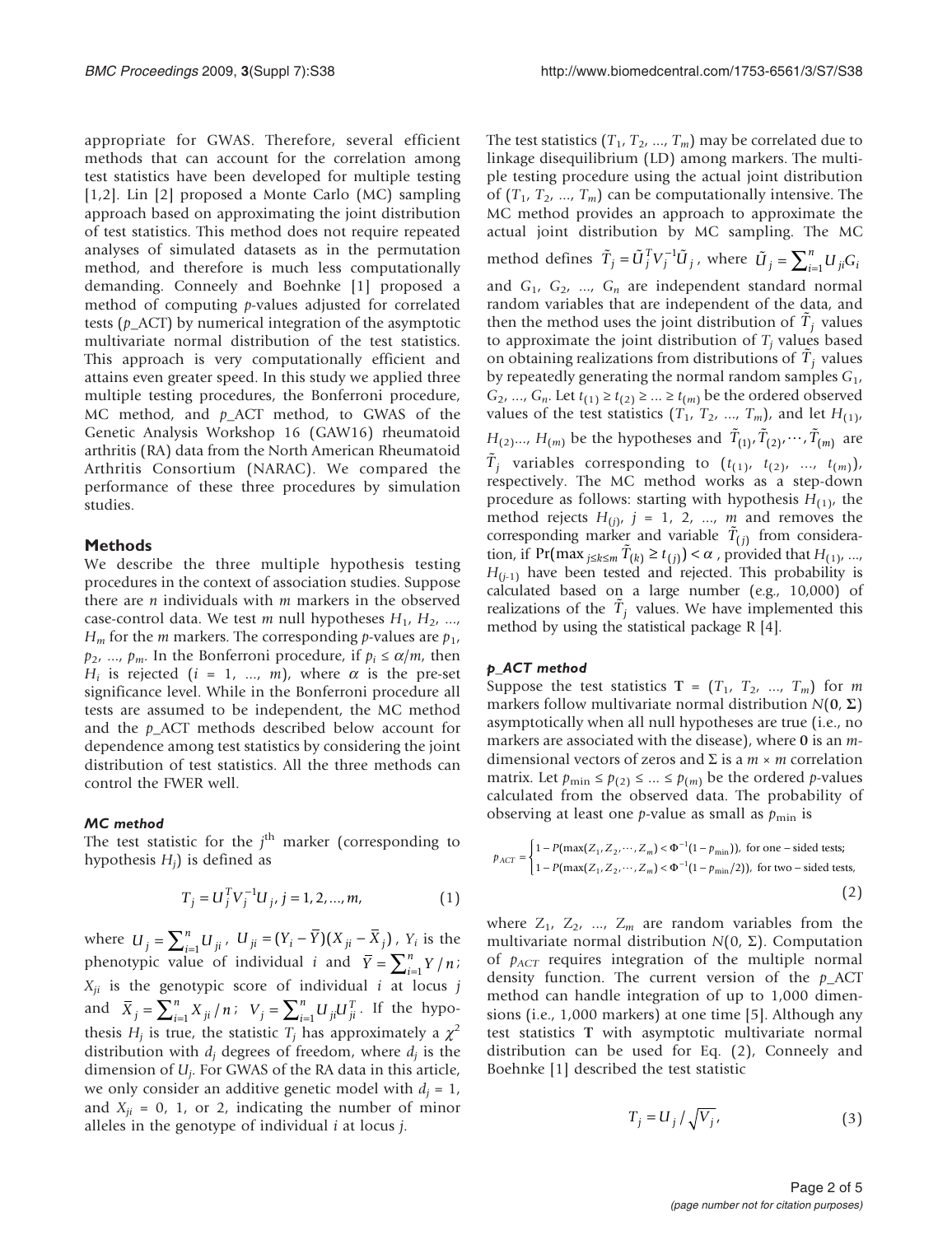where  $U_j = \sum_{i=1}^n (Y_i - \overline{Y}) X_{ji}$ ,  $V_j = \sum_{i=1}^n (Y_i - \overline{Y})^2 \sum_{i=1}^n (X_{ji} - \overline{X}_j)^2 / n$ . These test statistics  $(T_1, T_1, ..., T_m)$  asymptotically follow multivariate normal distribution  $N(0, R)$ , where  $R =$  $\{r_{jk}\}, j = 1, ..., m, k = 1, ..., m, \text{ and } r_{jk} = V_{jk} / \sqrt{V_j V_k}$  $V_{jk} = \sum_{i=1}^{n} (Y_i - \overline{Y})^2 \sum_{i=1}^{n} (X_{ji} - \overline{X}_j)(X_{ki} - \overline{X}_k)/n$  $=\sum_{i=1}^n (Y_i - \bar{Y})^2 \sum_{i=1}^n (X_{ji} - \bar{X}_j)(X_{ki} - \bar{X}_k)/n$ . The  $p_A^{\mu}$ ACT method also works as a step-down procedure: 1) If  $p_{ACT} < \alpha$ , then reject the null hypothesis associated with  $p_{\text{min}}$ , and remove  $p_{\text{min}}$  and the marker associated with  $p_{\min}$ . 2) Let  $p_{\min} = p_{(2)}$  in Eq. (2), change *m* into *m*-1, and repeat Step 1. Continuing in this fashion for the remaining  $p_{(i)}$  until for some  $p_{(k)}$ ,  $p_{ACT} = \alpha$ , then accept all remaining hypotheses (including that associated with  $p(k)$ . This p\_ACT method has been implemented in a computer program in R [[6](#page-4-0)].

# Partitioning of genome-wide single-nucleotide polymorphism (SNP) data

As stated earlier, the  $p_{\text{A}}$  ACT method can only handle up to 1,000 tests at a time, and the MC method can handle more than 1,000 tests but may become computationally intensive when the number of tests is very large. To apply these methods to GWAS of the RA data, we divided the whole genome into small blocks; each block includes hundreds or up to one thousand of SNPs. We assume that tests within each block are dependent, and that tests from different blocks are independent. To control the FWER at  $\alpha$  for the whole genome, we apply Bonferroni procedure among blocks, that is, we assign  $\alpha_b$  to each block such that the sum of these  $\alpha_b$  equals  $\alpha$  (i.e.,  $\Sigma \alpha_b$  =  $\alpha$ ), where  $\alpha_b$  is proportional to the number of SNPs within the block (i.e., block size). We applied the MC method and  $p_{\text{A}}$ CT method separately to each block and control FWER at  $\alpha_b$  for the tests within the block. In this study, we considered the block sizes of 100, 500, and 1,000 separately to evaluate the effect of block size on the performance of the MC method and  $p_{\text{A}}$ CT method.

#### Application to RA data

The RA dataset contains 868 cases and 1,194 controls with 545,080 SNPs after removing duplicated and contaminated samples. If an individual has missing genotype at a marker, we imputed the most-frequent genotype observed in the data at that marker. We removed SNPs with minor allele frequencies (MAF) less than 0.01 and SNPs with *p*-values less than  $1 \times 10^{-4}$ in Hardy-Weinberg equilibrium (HWE) test in controls. We did not consider SNPs on sex chromosomes. After these procedures, 515,050 SNPs remained in our analysis.

We applied the three multiple testing procedures to the GWAS of the RA dataset. First, we performed the association analysis on the RA dataset by using the test statistics in Eqs. (1) and (3) separately and obtained

 $p$ -values for each SNP. We call these  $p$ -values raw p-values. For each test statistic, we applied the Bonferroni procedure to the p-values and set the nominal level of FWER as 0.05. The raw  $p$ -values calculated from statistic in Eq. (3) were used in the  $p_{\text{A}}$  ACT method (see below). The MC method is based on the statistic in Eq. (1), and we set the number of replicates of the normal random samples  $G_1$ ,  $G_2$ , ...,  $G_n$  as 25,000. The  $p\_ACT$  method is based on the test statistic in Eq. (3), and all tests are twosided. In the  $p_{\text{A}}$ CT method we set the limit on the number of simulations or integrand values in R function "pmynorm" as maxpts =  $25,000$ .

#### Simulation studies

To evaluate the performance of the two statistics in Eqs. (1) and (3) and of three multiple testing methods, we simulated 10,000 replicated data sets in a manner similar to Lin [\[2\]](#page-4-0); each data set included  $N_1$  cases and  $N_2$  controls with 100 SNPs in a chromosomal region (or one block). We considered two sets of values of  $N_1$  and  $N_2$ : 1)  $N_1 = N_2 = 100$ , and 2)  $N_1 = 100$ , and  $N_2 = 150$ . For each individual, the simulated chromosomal region consisted five independent consecutive subregions. Each subregion has 20 biallelic SNPs in LD with coefficient of  $r^2$  = 0.9 between two successive SNPs. At each SNP, HWE was assumed and MAF was 0.3. We chose one SNP in the first subregion as a disease SNP, and determined case/ control status based on an additive disease model with disease prevalence of 0.1 and genotype relative risk of 2.

# **Results**

Table 1 shows the estimated FWER and power for the simulated datasets with nominal level of FWER = 0.05 (i.e.,  $\alpha$  = 0.05). The estimated FWER was calculated based on whether any SNP in any of the last four subregions was significant. The power was estimated based on whether any SNP in the first subregion is significant. In the situation  $N_1 = N_2 = 100$ , the two test statistics in Eqs. (1) and (3) with Bonferroni correction generated almost the same results (on FWER and power), and the MC method and  $p_{\text{A}}$ CT method also had nearly

Table 1: Estimated FWER and power from the simulated 10,000 replicated data sets

|                        | $T_i$ in Eq. (1)  |           | $T_i$ in Eq. (3)  |       |  |  |
|------------------------|-------------------|-----------|-------------------|-------|--|--|
| Sample size            | <b>Bonferroni</b> | <b>MC</b> | <b>Bonferroni</b> | p ACT |  |  |
| $N_1 = N_2 = 100^a$    |                   |           |                   |       |  |  |
| <b>FWFR</b>            | 0.013             | 0.036     | 0.013             | 0.038 |  |  |
| Power                  | 0.418             | 0.556     | 0.418             | 0.554 |  |  |
| $N_1 = 100, N_2 = 150$ |                   |           |                   |       |  |  |
| <b>FWER</b>            | 0.023             | 0.054     | 0.022             | 0.053 |  |  |
| Power                  | 0.531             | 0.648     | 0.521             | 0.635 |  |  |

 ${}^{a}N_{1}$ , the number of cases;  $N_{2}$ , the number of controls.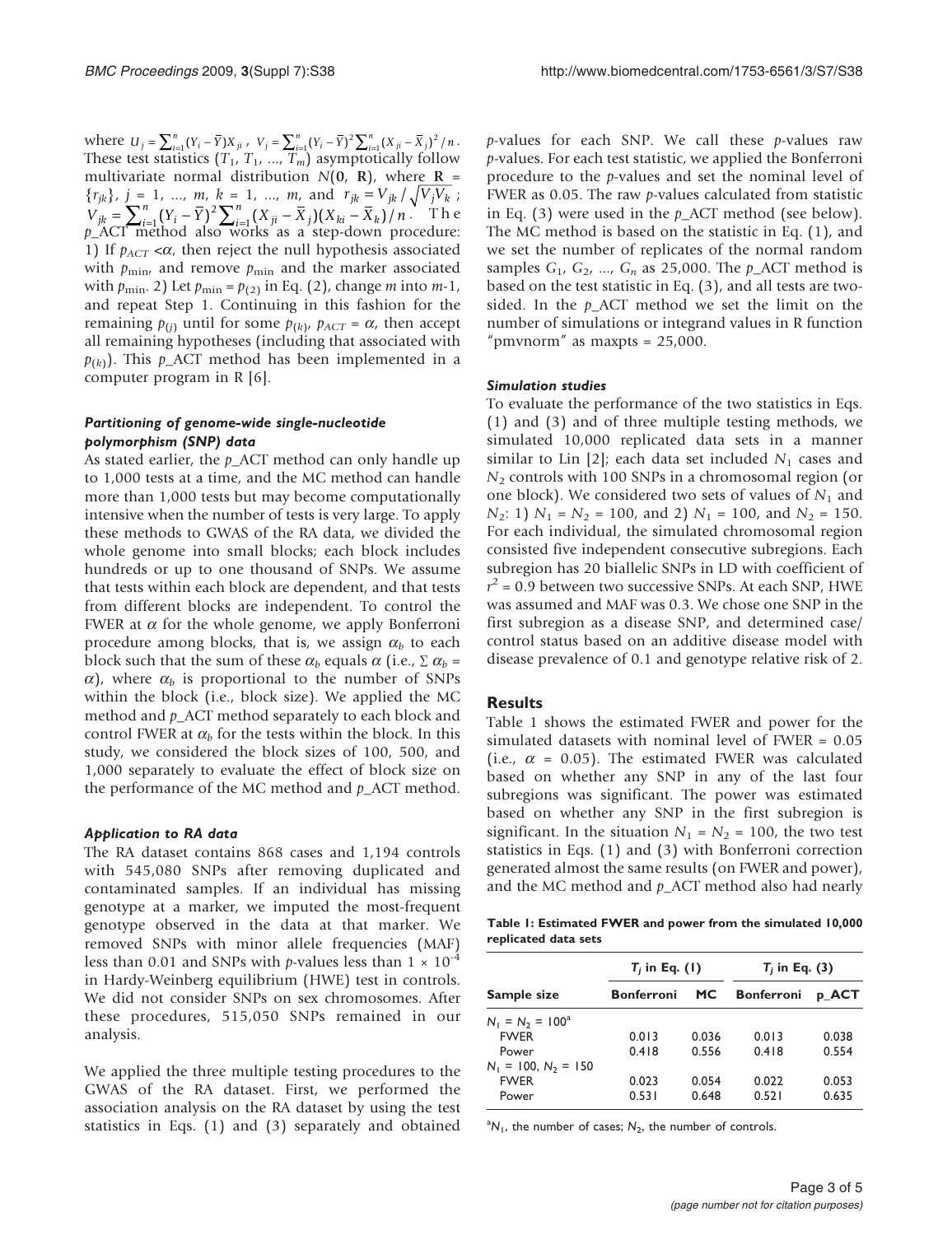same results. In the situation  $N_1$  = 100 and  $N_2$  = 150, the test statistic in Eq. (1) had slightly higher power than that in Eq. (3), and consequently, the MC method had slightly higher power than the  $p_{\text{A}}$ CT method. In both situations, the MC method and  $p_{\text{A}}$ CT method had higher power than the Bonferroni methods using statistics in Eqs. (1) and (3), respectively.

Table 2 reports the number of significant SNPs associated with RA on 22 chromosomes detected by the three procedures, where the overall significant level  $\alpha$  across the whole genome was 0.05. By using the Bonferroni procedure, we identified 634 and 589 significant SNPs for the 22 chromosomes based on the statistics defined in Eqs. (1) and (3), respectively. The test statistic in Eq. (1) identified more significant SNPs. Table 2 also describes the number of significant SNPs on chromosomes 1, 6, 9, 16, and 22, which had more identified significant SNPs than other chromosomes. Based on the statistic in Eq. (1), the MC method identified 667, 679, and 682 significant SNPs for the 22 chromosomes when the block sizes are 100, 500, and 1,000, respectively. These numbers of identified significant SNPs are greater than the 634 identified by the Bonferroni procedure using the same statistic. Similarly, based on the statistic in Eq.  $(3)$ , the  $p_{\text{ACT}}$  method identified 611, 621, and 635 significant SNPs, when the block sizes were 100, 500, and 1,000, respectively. These numbers of identified significant SNPs are also greater than the 589 identified by the Bonferroni procedure using the statistic in Eq. (3). As the block size increased, the numbers of significant SNP identified by both the MC method and the  $p\_ACT$ method increased. The MC method using the statistic in Eq.  $(1)$  identified more significant SNPs than the  $p_{\perp}$ ACT method using the statistic in Eq. (3).

We compared computing times of the MC method and  $p_{\perp}$ ACT method. As an example, we only showed the times for chromosome 9. With block sizes of 100, 500, and 1,000, the MC method used about 6.24 hr, 2.89 hr, and 2.48 hr, while the  $p_{\text{ACT}}$  method used 0.27 hr,

0.47 hr, and 1.08 hr, respectively. The  $p\_ACT$  method is faster than the MC method.

# **Discussion**

We have applied two multiple testing methods (MC and  $p_{\text{A}}$ CT), which account for correlation among tests by splitting each chromosome into smaller blocks, to the GWAS of the RA dataset and then compared the results of these methods to those of the Bonferroni procedure. Both the MC method and  $p_{\text{A}}$ CT method identified more significant SNPs than the Bonferroni procedure. The numbers of significant SNPs identified by the MC and  $p_{ACT}$  methods increased as the block size increased.

The test statistic in Eq. (3) is transformed from a traditional score statistic from a generalized linear model. The essential difference between the statistics in Eqs. (1) and (3) is that variance  $V_i$  is estimated by different ways. Our simulation studies show that when the numbers of cases and controls are equal, the two test statistics have almost the same power, and that when the numbers of cases and controls are different, the test statistic in Eq. (1) can have slightly higher power than that in Eq. (3), and consequently, the power of the MC method can be slightly higher than that of  $p\_ACT$ method. Our simulation studies were only based on additive model, small sample sizes, and small number of SNPs. More extensive simulation studies are necessary in the future research.

In our analysis, we divided the whole genome into blocks with a fixed number of SNPs. We only accounted for LD within each block, and we assumed independence between tests from different blocks by ignoring LD between blocks. This assumption can cause loss of power. To avoid losing power, each entire chromosome may be treated as a block. However, the MC method will become computationally intensive or infeasible, and the p\_ACT cannot handle more than 1,000 SNPs in each

Table 2: The numbers of identified significant SNPs from the RA data set

| Chromosome | $T_i$ in Eq. (1)<br><b>MC</b><br><b>Block size</b> |     |     |       |                   | $T_i$ in Eq. (3)<br>p_ACT<br><b>Block size</b> |     |       |
|------------|----------------------------------------------------|-----|-----|-------|-------------------|------------------------------------------------|-----|-------|
|            |                                                    |     |     |       |                   |                                                |     |       |
|            | <b>Bonferroni</b>                                  | 100 | 500 | 1,000 | <b>Bonferonni</b> | 100                                            | 500 | 1,000 |
|            | 24                                                 | 25  | 25  | 25    | 22                | 24                                             | 23  | 24    |
| 6          | 380                                                | 392 | 393 | 413   | 365               | 372                                            | 374 | 377   |
| 9          | 21                                                 | 25  | 21  | 21    | 19                | 22                                             | 20  | 22    |
| 16         | 4                                                  | 15  | 15  | 4     | 14                | 4                                              | 4   | 14    |
| 22         | 17                                                 | 8   | 9   | 8     | 4                 | 4                                              | 17  | 18    |
| $1 - 22$   | 634                                                | 667 | 679 | 682   | 589               | 611                                            | 621 | 635   |